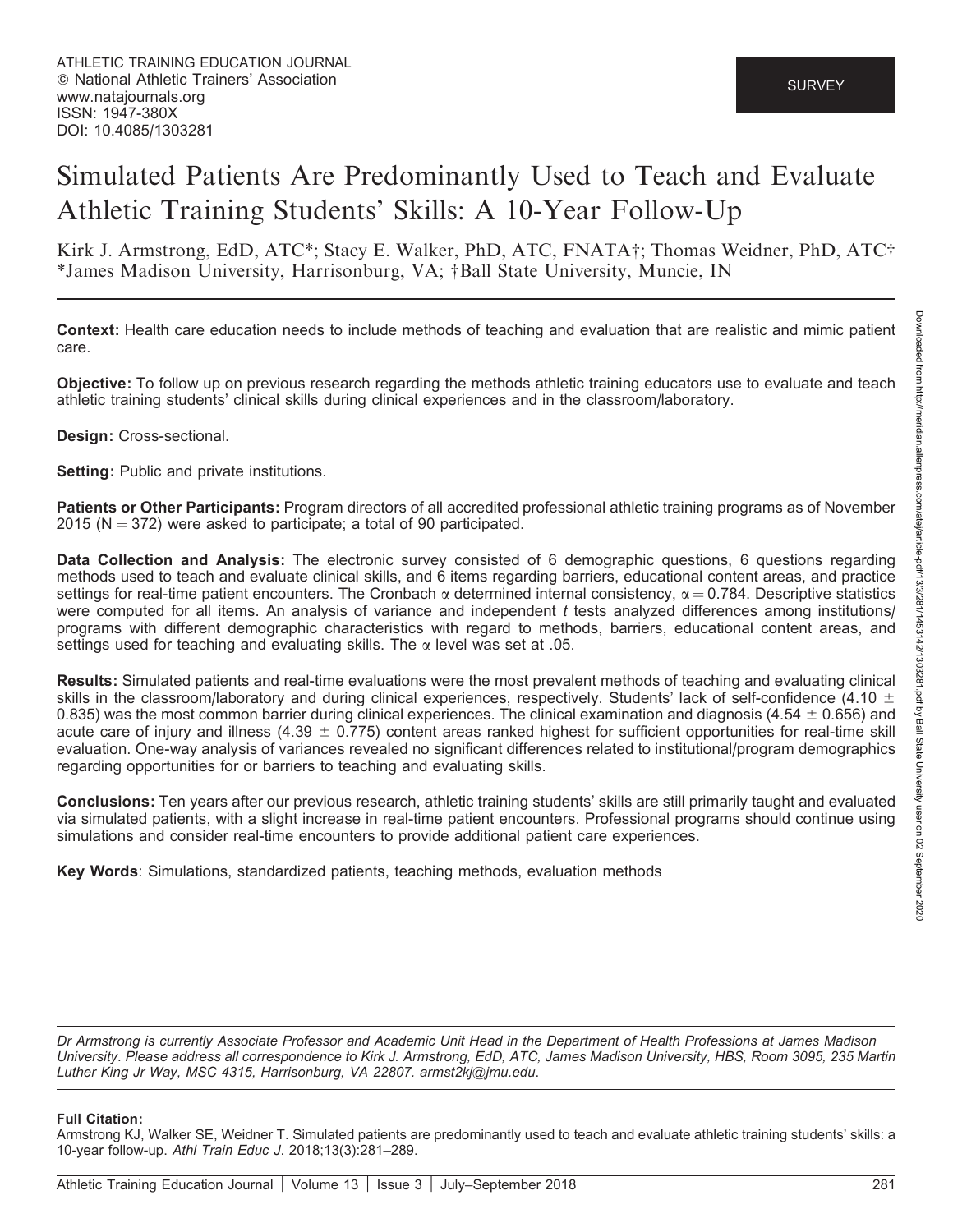# Simulated Patients Are Predominantly Used to Teach and Evaluate Athletic Training Students' Skills: A 10-Year Follow-Up

Kirk J. Armstrong, EdD, ATC; Stacy E. Walker, PhD, ATC, FNATA; Thomas Weidner, PhD, ATC

#### KEY POINTS

- There has been an increase in the number of real-time patient encounters used for teaching and evaluating athletic training students' clinical skills.
- Simulated patients continue to be the most commonly used method of teaching and evaluating athletic training students' clinical skills.
- A student's lack of confidence was listed as the most prominent barrier preventing real-time patient care experiences.

#### INTRODUCTION

In our previous research,<sup>1,2</sup> simulations were used as the predominant method used to evaluate athletic training students' clinical skills. However, there is growing evidence in health care education today to suggest that the traditional methods used to teach clinical skills, such as history taking, physical examination, differential diagnosis, psychological/ ethical/legal issues, and management plan making, are inadequate.3,4 Across medical and health care education, students have expressed frustration with passive approaches to learning,3,5,6 preferring those methods that allow for active thinking, clinical decision making, and opportunities to obtain feedback regarding their performance.<sup>7,8</sup> The role of providing effective feedback to the learner is the single most important feature that affects learning.<sup>9</sup>

Learning is contextual, $9$  so students need to be placed in patient care situations where they are required to make clinical decisions similar to those made in autonomous practice.<sup>3</sup> It is imperative that teaching and evaluation methods used during professional education parallel patient care. Success in solving one kind of patient care problem is a poor predictor of success when faced with other clinical situations.<sup>9</sup> For students to be able to solve a patient's problem, it is crucial to understand not only the concepts of the disease or pathology, but also the process of how and why they make a clinical decision.<sup>10</sup> Previous researchers<sup>4,11-13</sup> suggest providing students with learning experiences in context, similar to those that would be encountered in actual patient care, such as simulations, may facilitate subsequent retrieval of relevant knowledge during clinical practice. Thus, it is important to ensure that students are exposed to patient situations they will encounter during patient care,<sup>14</sup> particularly in the early stages of professional education.3,9

Patient interactions have always been an integral part of professional education in health care,<sup>15</sup> including athletic training. Previous researchers reported that athletic training students' clinical skills were predominantly evaluated via simulations, whereas most reliable methods of evaluation such as real-time patient encounters and standardized patients were used less frequently.<sup>1,2</sup> However, previous researchers did not examine the methods athletic training faculty use to teach these clinical skills. Therefore, the purpose of this follow-up

investigation was to identify not only the methods athletic training educators use to evaluate athletic training students' clinical skills, but also the methods used for teaching these clinical skills in the classroom/laboratory setting and during clinical experiences. The following questions guided the investigation:

- 1. What common methods (eg, real time, simulated patients, standardized patients) are used to teach and evaluate athletic training students' clinical skills?
- 2. What athletic training educational content areas lend themselves more easily to real-time clinical skill evaluation?
- 3. What barriers exist that hinder real-time clinical skill evaluation?
- 4. Are there sufficient opportunities in a variety of athletic training practice settings for real-time clinical skill evaluation?
- 5. Are there differences between programs with different demographics or characteristics in relation to the methods, content areas, practice settings, and barriers regarding the evaluation of clinical skills?

# METHODS

#### **Participants**

All faculty who were identified as the director of the professional (bachelor's and master's level) athletic training programs accredited by the Commission on Accreditation of Athletic Training Education were recruited to participate (except at the researchers' institutions). At that time, a total of 389 program directors were initially contacted, with 17 e-mails being returned as undeliverable, bringing the population total to 372. A total of 90 program directors (24.2%) completed the Methods Used to Teach and Evaluate Athletic Training Students survey. Respondent demographics are presented in Table 1.

#### **Procedures**

Institutional review board approval was obtained before data collection began. A list of all program directors from professional programs (both bachelor's and master's level) as of November 2015 was obtained. Each program director received an e-mail that included the overall purpose and importance of the research study, the estimated time to complete the survey, an invitation to participate, and an electronic link to the survey instrument. Two reminder e-mails were sent to nonrespondents at 2-week intervals.

#### Instrumentation

The validity and reliability of the original instrument, the Methods of Clinical Proficiency Evaluation in Athletic Training (MCPEAT) survey, has been established.<sup>2</sup> At the time the original study was conducted, the third edition of the Athletic Training Education Competencies<sup>16</sup> was used as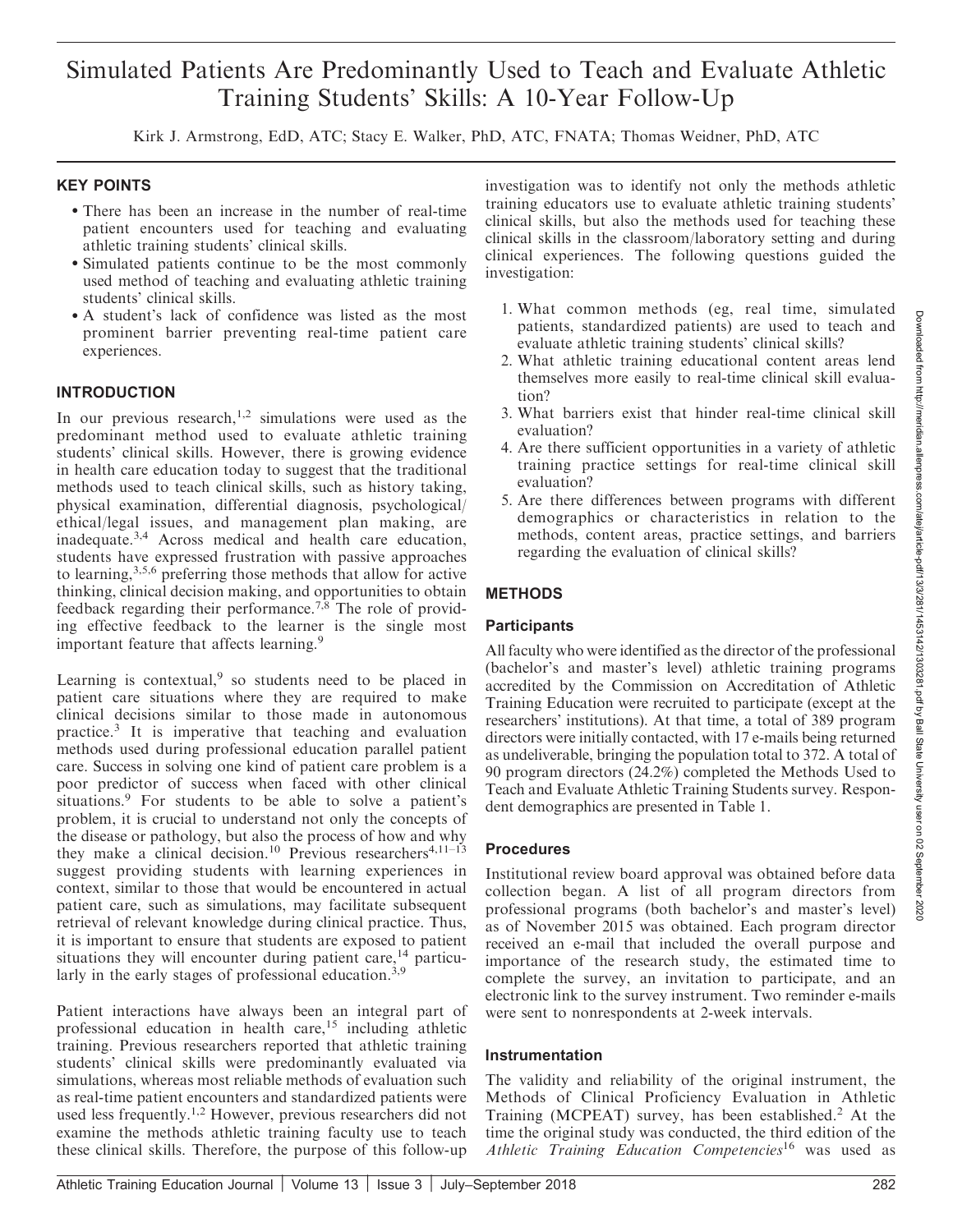#### Table 1. Participant Demographics

| Demographic Variable                                                                                                                                             | No.<br>(% of Sample)                                                                                        |
|------------------------------------------------------------------------------------------------------------------------------------------------------------------|-------------------------------------------------------------------------------------------------------------|
| Sex                                                                                                                                                              |                                                                                                             |
| Male<br>Female                                                                                                                                                   | 42 (46.7)<br>48 (53.3)                                                                                      |
| Degree offered                                                                                                                                                   |                                                                                                             |
| Professional bachelor's<br>Professional master's<br>Both bachelor's and master's                                                                                 | 77 (85.6)<br>10(11.1)<br>3(3.3)                                                                             |
| Athletics affiliation                                                                                                                                            |                                                                                                             |
| National Collegiate Athletic Association<br>Division I<br>Division II<br>Division III<br>National Association of Intercollegiate<br>Athletics                    | 41 (45.6)<br>18 (20.0)<br>23 (25.6)<br>8(8.9)                                                               |
| No. of students enrolled in professional                                                                                                                         |                                                                                                             |
| program<br>Less than 10<br>$10 - 19$<br>$20 - 29$<br>$30 - 39$<br>$40 - 49$<br>$50 - 59$<br>$60 - 70$<br>More than 70<br>National Athletic Trainers' Association | 4(4.4)<br>14 (15.6)<br>17(18.9)<br>20 (22.2)<br>15 (16.7)<br>10(11.1)<br>3(3.3)<br>7(7.8)                   |
| district                                                                                                                                                         |                                                                                                             |
| 1<br>$\overline{c}$<br>3<br>$\overline{\mathcal{L}}$<br>5<br>6<br>$\overline{7}$<br>8<br>9<br>10                                                                 | 6(6.7)<br>5(5.7)<br>11(12.2)<br>17 (18.9)<br>15 (16.7)<br>8(8.9)<br>3(3.3)<br>2(2.2)<br>17 (14.4)<br>7(8.0) |

constructs for identifying the methods, educational content areas, settings, and barriers regarding clinical proficiency evaluation. For the current investigation, the MCPEAT survey was updated to determine not only the methods with which clinical integration proficiencies are evaluated today, but also the methods used to teach clinical skills in the classroom and during clinical experiences. The updated survey, Methods Used to Teach and Evaluate Athletic Training Students, also included questions about barriers, educational content areas, and settings regarding real-time clinical skill evaluation. The instrument was also updated to the fifth edition of the Athletic Training Education Competencies.<sup>17</sup> The survey consisted of a total of 18 items. There were 6 questions that used the 5-point Likert scale regarding demographic characteristics of respondents (eg, degree offered, number of students in program) and 6 items identifying specific teaching and evaluation methods used in the classroom and during clinical experiences (eg, type of patient encounter used, number of patient encounters per semester). Additionally, 6 Likert-scale items  $(1 = \frac{strongly}{disagree}$  to  $5 =$ 

strongly agree) assessing respondents' perceptions regarding opportunities for real-time clinical proficiency evaluations in various athletic training practice settings relative to the educational content area and barriers to real-time clinical skill evaluation were included.

The following definitions were used to operationalize terminology for respondents. Simulated patients were defined as an encounter in which athletic training students provide patient care to a mock patient, an individual who has no training to consistently portray a patient with a specific pathology. We defined a real-time encounter as an encounter in which athletic training students provide patient care to a real patient in the classroom/laboratory or during clinical experiences under the supervision of an athletic trainer or other health care provider. We defined a *standardized patient encounter* as an encounter in which athletic training students provide care to a standardized patient, an individual intentionally trained to consistently portray a patient with a specific pathology.

Face validity and content validity of the updated survey were established by 5 educators considered content experts in athletic training education. Each item was assessed for content and clarity, and items were clarified or additional items were added as needed. Cronbach a was used to determine internal consistency of survey items, with  $\alpha$  coefficient of 0.784.

# Data Analysis

Descriptive statistics were computed on all survey items. An analysis of variance (ANOVA) determined differences between athletic training programs with select demographics/ characteristics (eg, National Collegiate Athletic Association [NCAA] athletic affiliation, number of students enrolled in program) associated with the barriers, methods, content areas, and settings regarding methods used to teach and evaluate clinical skill. In addition, an independent-samples  $t$  test determined differences related to select demographics/characteristics (eg, sex, degree offered) with regard to the methods and settings used to teach and evaluate clinical skills. Data are presented in representative categories. The  $\alpha$  level was set at .05, and Bonferroni corrections were used for multiple comparisons. The minimum target sample size of respondents was 70, which yielded an effect size of 0.80 and power of 0.95 for detecting a large effect. Data analysis was performed using IBM SPSS (version 22.0; IBM SPSS Inc, Chicago, IL).

# RESULTS

Interestingly, only 31.1% of respondents ( $n = 28$ ) reported that they track or document the number of real-time patient encounters athletic training students complete during clinical experiences. Simulated patients and real-time encounters were reported as the predominant methods for teaching and evaluating athletic training students' knowledge, skills, and abilities. Simulated patients were the most frequently reported method used in the classroom for teaching purposes. Respondents reported using more simulated patient encounters, with 94.4% of respondents ( $n = 85$ ) reporting the use of simulated patients for teaching purposes compared with 56.8% ( $n = 50$ ) using real-time encounters for teaching purposes. We found that 26.7% of respondents ( $n = 24$ ) used standardized patients in the classroom for teaching purposes. Simulated patients were also more frequently used in the classroom for evaluation purposes,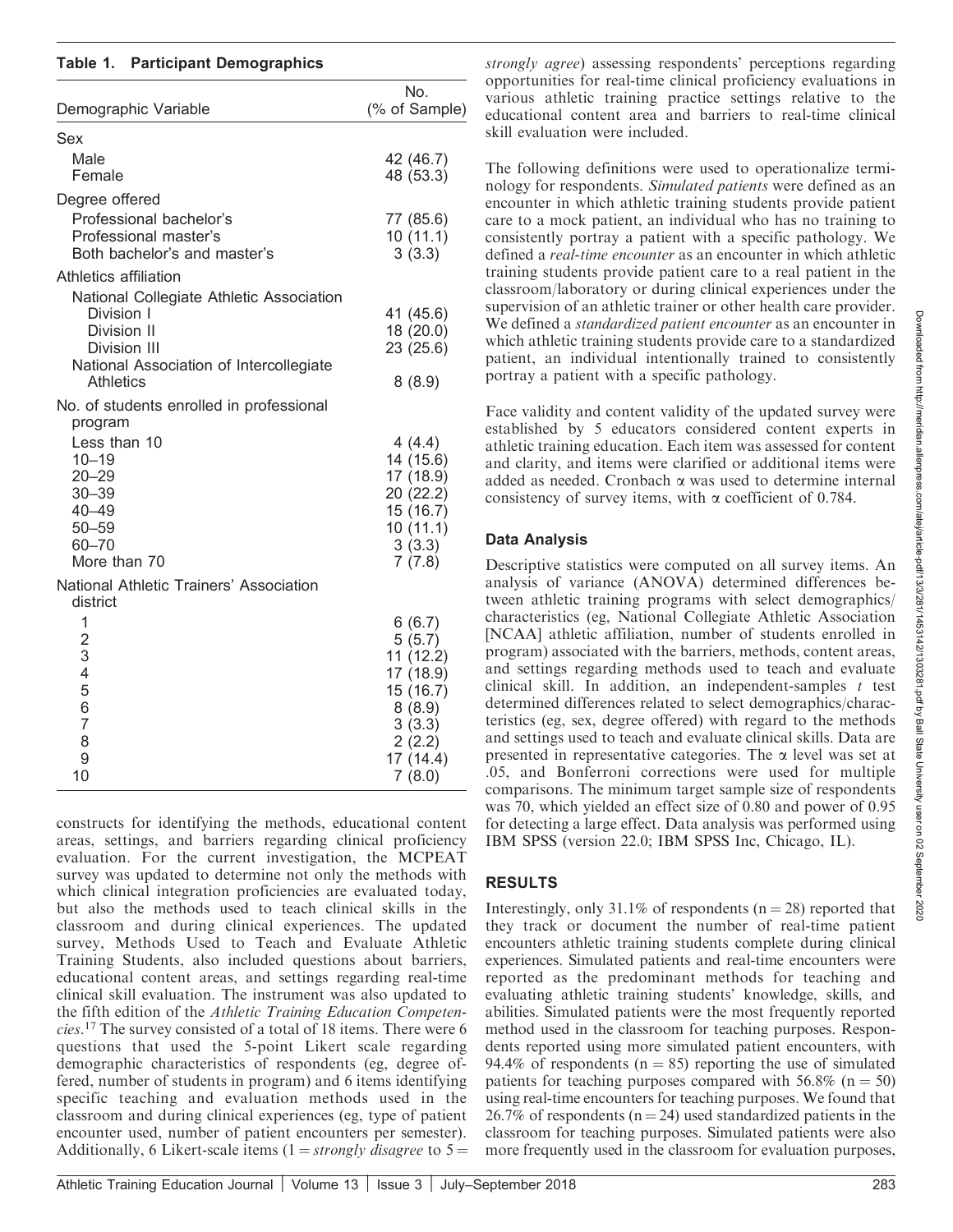| Type of Patient Encounters | No. (% of Sample) |
|----------------------------|-------------------|
| Teaching                   |                   |
| Real-time encounters       |                   |
| Classroom                  | 50 (56.8)         |
| Clinical education         | 85 (94.4)         |
| Simulated patients         |                   |
| Classroom                  | 85 (94.4)         |
| Clinical education         | 72 (80.0)         |
| Standardized patients      |                   |
| Classroom                  | 24 (26.7)         |
| Clinical education         | 16 (17.8)         |
| Evaluation                 |                   |
| Real-time encounters       |                   |
| Classroom                  | 54 (60.7)         |
| Clinical education         | 87 (96.7)         |
| Simulated patients         |                   |
| Classroom                  | 84 (93.4)         |
| Clinical education         | 72 (80.0)         |
| Standardized patients      |                   |
| Classroom                  | 32 (35.6)         |
| Clinical education         | 15 (16.7)         |

where 93.3% of respondents ( $n=84$ ) used simulated patients for evaluation purposes compared with  $60.7\%$  (n = 54) who used real-time encounters.We also found that 35.6% of respondents (n  $=$  32) used standardized patients for evaluating clinical skills in the classroom. During clinical experiences, real-time encounters were used most frequently. We found that  $94.4\%$  (n = 85) of respondents used real-time encounters to teach clinical skills during clinical experiences, compared with  $80.0\%$  (n = 72) that used simulated patients for teaching purposes. We found that 17.8% of respondents ( $n=16$ ) used standardized patients during clinical experiences for teaching purposes. Real-time encounters were also used more frequently during clinical experiences to evaluate athletic training students' clinical skills, where 96.7% of respondents ( $n = 87$ ) used real-time encounters for evaluation purposes, compared with 80.0% ( $n = 72$ ) that used simulated patients. We found that 16.7% of respondents ( $n = 15$ ) used standardized patients during clinical experiences for evaluation purposes. Descriptive statistics for the methods used for teaching and evaluating clinical skills are presented in Table 2.

#### Methods of Teaching and Evaluating Athletic Training **Students**

Descriptive statistics regarding the frequency of patient encounters for teaching and evaluating clinical skills in the classroom are presented in Table 3. When examining simulated patients,  $31.1\%$  of respondents (n = 28) used more than 10 encounters for teaching, compared with  $18.9\%$  (n = 17) for evaluation purposes in the classroom. Regarding realtime encounters,  $14.4\%$  of respondents (n = 13) used more than 10 encounters while teaching, compared with  $11.1\%$  (n = 10) for evaluation purposes. It should also be noted that 1 to 3 standardized patient encounters were used more frequently for both teaching and evaluating clinical skills, where 20.0% (n  $=$  18) and 25.6% (n  $=$  23) were reported respectively. An encounters in the classroom. Women reported more frequent

Table 3. Frequency of Patient Encounters for Teaching and Evaluating Clinical Skills in the Classroom

|                                              | No. (% of Sample) |            |  |  |  |
|----------------------------------------------|-------------------|------------|--|--|--|
| No. of Patient                               | Teaching          | Evaluating |  |  |  |
| Encounters per                               | Clinical          | Clinical   |  |  |  |
| Semester                                     | Skills            | Skills     |  |  |  |
| Real-time encounters                         |                   |            |  |  |  |
| Do not use                                   | 40 (44.4)         | 38 (42.2)  |  |  |  |
| $1 - 3$                                      | 26 (28.9)         | 23 (25.6)  |  |  |  |
| $4 - 6$                                      | 8(8.9)            | 11(12.2)   |  |  |  |
| $7 - 10$                                     | 3(3.3)            | 8(8.9)     |  |  |  |
| >10                                          | 13 (14.4)         | 10(11.1)   |  |  |  |
| Simulated patient encounters                 |                   |            |  |  |  |
| Do not use                                   | 3(3.3)            | 6(6.7)     |  |  |  |
| $1 - 3$                                      | 24 (26.7)         | 30(33.3)   |  |  |  |
| $4 - 6$                                      | 27 (30.0)         | 27 (30.0)  |  |  |  |
| $7 - 10$                                     | 8(8.9)            | 10(11.1)   |  |  |  |
| >10                                          | 28 (31.1)         | 17 (18.9)  |  |  |  |
| Standardized patient encounters <sup>a</sup> |                   |            |  |  |  |
| Do not use                                   | 62 (68.9)         | 55 (61.1)  |  |  |  |
| $1 - 3$                                      | 18 (20.0)         | 23(25.6)   |  |  |  |
| $4 - 6$                                      | 4(4.4)            | 6(6.7)     |  |  |  |
| $7 - 10$                                     | 1(1.1)            | 2(2.2)     |  |  |  |
| >10                                          | 3(3.3)            | 1(1.1)     |  |  |  |

<sup>a</sup> Not all participants responded;  $n = 88$  (teaching),  $n = 87$ (evaluating).

use of real-time patient encounters to evaluate athletic training clinical skills in the classroom ( $t_{87} = -2.291$ ,  $P =$ .024) than men. A 1-way ANOVA revealed that respondents whose program had less than 10 students enrolled used simulated patients for evaluation purposes in the classroom significantly more often than all other respondents,  $F_{7,81} =$ 3.254,  $P = .004$ . No differences were found related to NCAA athletics affiliation, professional degree offered, or National Athletic Trainers' Association (NATA) district regarding use of simulated patients for evaluation purposes.

Descriptive statistics regarding the frequency of patient encounters for teaching and evaluating clinical skills during clinical experiences are presented in Table 4. When examining simulated patients, 30.0% of respondents ( $n = 27$ ) used 1 to 3 encounters for both teaching and evaluation purposes during clinical education. Regarding real-time encounters, 48.9% of respondents ( $n = 44$ ) used more than 10 encounters while teaching, compared with  $41.1\%$  (n = 37) for evaluation purposes. It should be noted that 1 to 3 standardized patient encounters were used more frequently for both teaching and evaluating clinical skills,  $11.1\%$  (n = 10) and 7.8% (n = 7) were reported respectively. An independent  $t$  test revealed no differences related to respondents' demographic characteristics regarding use of real-time, simulated, or standardized patients for teaching or evaluation purposes.

#### Opportunities for Patient Encounters Within Athletic Training Content Areas

Descriptive statistics for respondents' perceptions regarding opportunities for teaching and evaluating clinical skills within each athletic training content area are presented in Table 5.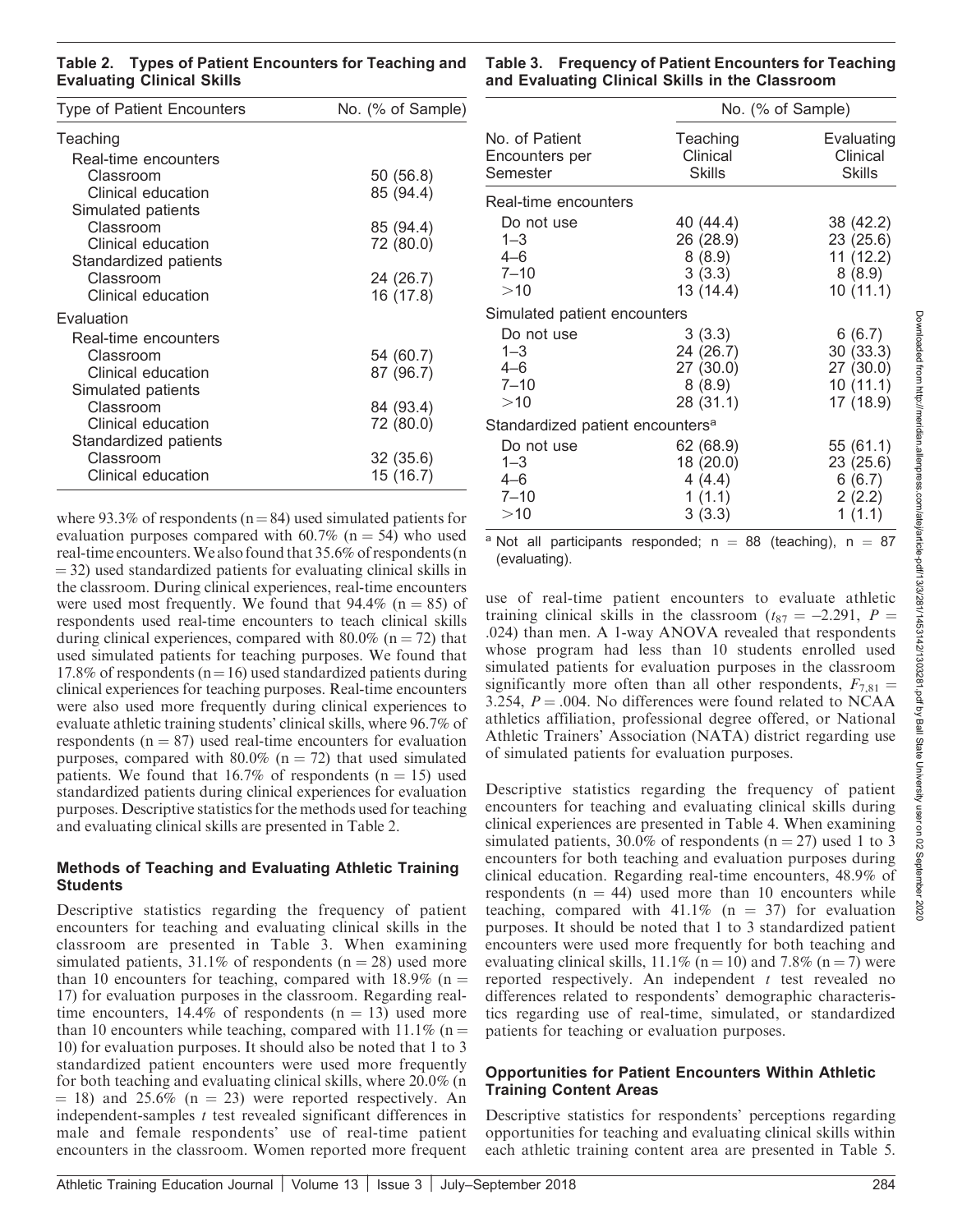Table 4. Frequency of Patient Encounters for Teaching and Evaluating Clinical Skills During Clinical Education

|                                              |               | No. (% of Sample) |  |  |  |
|----------------------------------------------|---------------|-------------------|--|--|--|
| No. of Patient                               | Teaching      | Evaluating        |  |  |  |
| Encounters per                               | Clinical      | Clinical          |  |  |  |
| Semester                                     | <b>Skills</b> | <b>Skills</b>     |  |  |  |
| Real-time encounters                         |               |                   |  |  |  |
| Do not use                                   | 5(5.6)        | 1(1.1)            |  |  |  |
| $1 - 3$                                      | 13 (14.4)     | 16 (17.8)         |  |  |  |
| $4 - 6$                                      | 13 (14.4)     | 16 (17.8)         |  |  |  |
| $7 - 10$                                     | 15 (16.7)     | 20 (22.2)         |  |  |  |
| >10                                          | 44 (48.9)     | 37(41.1)          |  |  |  |
| Simulated patient encounters                 |               |                   |  |  |  |
| Do not use                                   | 19(21.1)      | 19 (21.1)         |  |  |  |
| $1 - 3$                                      | 27 (30.0)     | 27 (30.0)         |  |  |  |
| $4 - 6$                                      | 24 (26.7)     | 22 (24.4)         |  |  |  |
| $7 - 10$                                     | 8(8.9)        | 11 (12.2)         |  |  |  |
| >10                                          | 12 (13.3)     | 11(12.2)          |  |  |  |
| Standardized patient encounters <sup>a</sup> |               |                   |  |  |  |
| Do not use                                   | 68 (75.6)     | 70 (77.8)         |  |  |  |
| $1 - 3$                                      | 10(11.1)      | 7(7.8)            |  |  |  |
| $4 - 6$                                      | 2(2.2)        | 5(5.6)            |  |  |  |
| $7 - 10$                                     | 2(2.2)        | 0(0.0)            |  |  |  |
| >10                                          | 2(2.2)        | 2(2.2)            |  |  |  |

<sup>a</sup> Not all participants responded; n = 84 (teaching), n = 84 (evaluating).

Respondents perceived that the content areas of clinical examination and diagnosis (4.54  $\pm$  0.656), acute care of injury and illness (4.39  $\pm$  0.775), and therapeutic interventions (4.33  $\pm$  0.764) presented more opportunities for real-time patient encounters for teaching and evaluating clinical skills than other content areas. Interestingly, the content areas of psychosocial strategies and referral  $(3.87 \pm 0.902)$ , acute care of injury and illness (3.76  $\pm$  1.105), and clinical examination and diagnosis (3.61  $\pm$  1.187) were perceived to provide more opportunities for teaching and evaluating clinical skills via simulated or standardized patients. A 1-way ANOVA revealed that respondents with more than 70 students enrolled within the program perceived significantly more opportunities for real-time patient encounters within the therapeutic interventions domain than other respondents,  $F_{7,81} = 3.116$ ,  $P = .006$ . No differences were found related to NCAA athletics affiliation, professional degree offered, or NATA district regarding educational content areas.

#### Opportunities for Real-Time Encounters in Clinical Practice Settings

Descriptive statistics for respondents' perceptions regarding opportunities for real-time patient encounters for teaching and evaluating athletic training students' clinical skills in various athletic training practice settings are presented in Table 6. Respondents perceived that the secondary school  $(4.40 \pm 0.716)$ , college/university  $(4.25 \pm 0.883)$ , and rehabilitation clinic (3.92  $\pm$  0.956) practice settings presented more opportunities for real-time patient encounters to teach and evaluate athletic training students' clinical skills than other practice settings. An independent-samples  $t$  test revealed significant differences in men's and women's perception of

Table 5. Opportunities for Teaching and Evaluating Clinical Skills Within Athletic Training Content Areas

|                                                        | Rating, Mean $\pm$ SD <sup>a</sup> |                                                       |  |  |  |
|--------------------------------------------------------|------------------------------------|-------------------------------------------------------|--|--|--|
|                                                        | Real-Time<br>Patient<br>Encounters | Simulated or<br>Standardized<br>Patient<br>Encounters |  |  |  |
| Evidence-based practice<br>Prevention and health       | $3.58 \pm 1.005$                   | $3.39 \pm 1.024$                                      |  |  |  |
| promotion<br>Clinical examination                      | $3.98 \pm 0.834$                   | $3.37 \pm 0.930$                                      |  |  |  |
| and diagnosis<br>Acute care of injury                  | $4.54 \pm 0.656$                   | $3.61 \pm 1.187$                                      |  |  |  |
| and illness                                            | $4.39 \pm 0.775$                   | $3.76 \pm 1.105$                                      |  |  |  |
| Therapeutic interventions<br>Psychosocial strategies   | $4.33 \pm 0.764$                   | $3.52 + 1.114$                                        |  |  |  |
| and referral                                           | $3.54 + 1.103$                     | $3.87 + 0.902$                                        |  |  |  |
| Health care administration<br>Professional development | $3.62 \pm 0.955$                   | $3.22 \pm 0.909$                                      |  |  |  |
| and responsibility                                     | $3.44 \pm 1.040$                   | $3.16 \pm 0.940$                                      |  |  |  |

 $a =$  1 = strongly disagree; 5 = strongly agree.

opportunities for real-time patient encounters in the athletic training practice settings. Male respondents reported perceiving more opportunities for real-time patient encounters in the hospital setting  $(t_{87} = 2.078, P = .041)$  than female respondents. A 1-way ANOVA revealed that respondents with an institutional athletic affiliation within the National Association of Intercollegiate Athletics (NAIA) perceived significantly more opportunities for real-time patient encounters in the military ( $F_{3,83} = 4.033$ ,  $P = .010$ ), performing arts  $(F_{3,83} = 4.365, P = .003)$ , and professional sports  $(F_{3,84} = 3.078, P = .003)$  $P = .032$ ) practice settings. No differences were found related to professional degree offered or NATA district regarding opportunities for real-time encounters in different clinical practice settings.

#### Barriers to Real-Time Patient Encounters

Descriptive statistics for respondents' perceptions regarding barriers to real-time patient encounters during clinical experiences are presented in Table 7. Respondents reported athletic training students' lack of self-confidence (4.10  $\pm$ 0.835), preceptors' lack of confidence in the athletic training student (3.82  $\pm$  1.122), and inadequate volume of injuries, illnesses, or pathologies during clinical experiences (3.82  $\pm$ 1.275) as barriers hindering real-time patient encounters. Respondents also reported patient care being a priority over students' clinical experiences as a barrier to real-time patient encounters. A 1-way ANOVA revealed no differences related to respondents' characteristics regarding barriers to real-time clinical skill evaluation.

# **DISCUSSION**

#### Methods of Teaching and Evaluating Athletic Training Students' Clinical Skills

Professional education plays an important role in providing opportunities in the classroom/laboratory as well as during clinical experiences for students to practice and apply clinical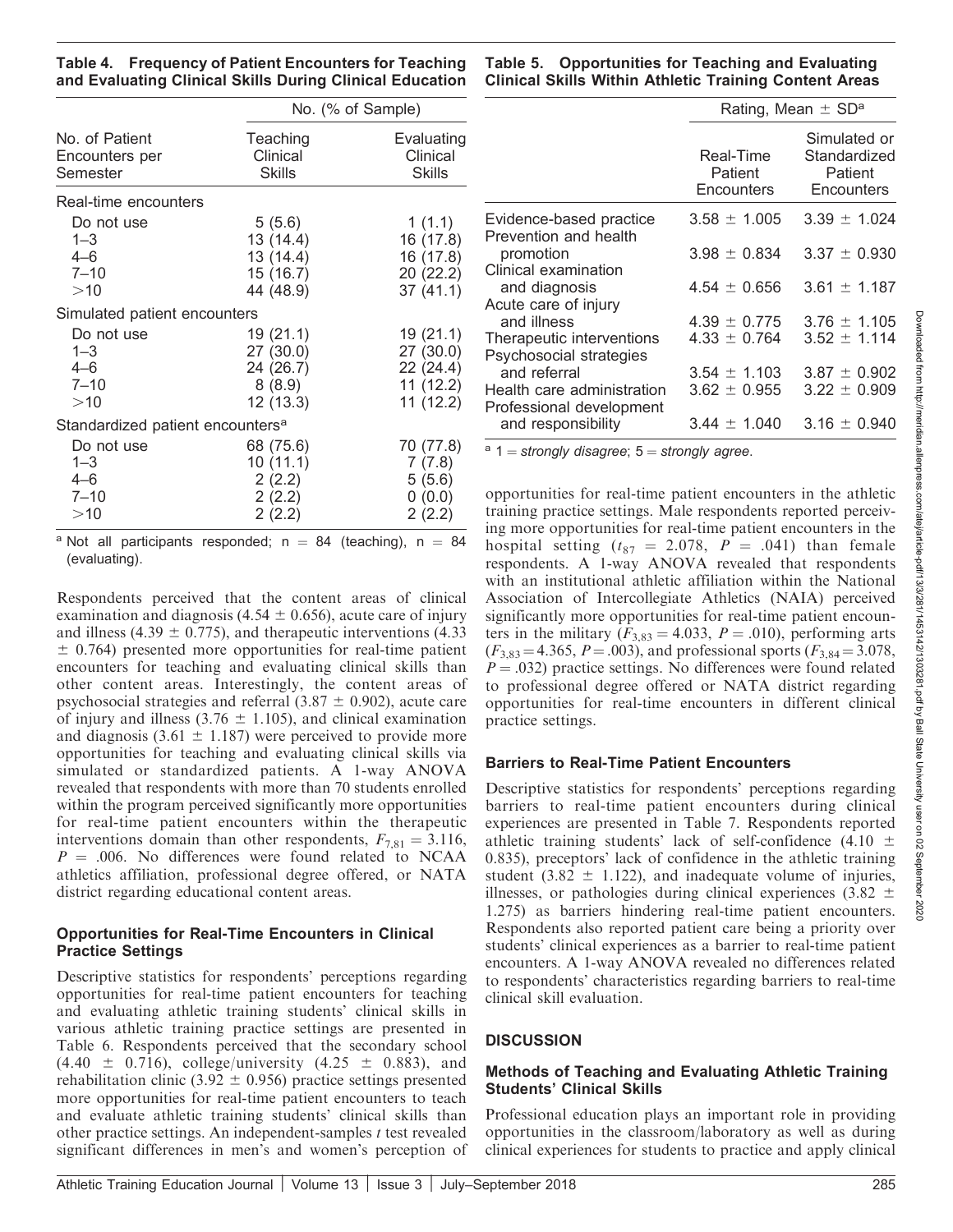|                                                                                                                                                                                                                                                   | Rating <sup>a</sup>                                                                                                                                                                                  |                                                                                                      |                                                                                                               |                                                                                                                        |                                                                                                                         |                                                                                                                        |
|---------------------------------------------------------------------------------------------------------------------------------------------------------------------------------------------------------------------------------------------------|------------------------------------------------------------------------------------------------------------------------------------------------------------------------------------------------------|------------------------------------------------------------------------------------------------------|---------------------------------------------------------------------------------------------------------------|------------------------------------------------------------------------------------------------------------------------|-------------------------------------------------------------------------------------------------------------------------|------------------------------------------------------------------------------------------------------------------------|
|                                                                                                                                                                                                                                                   |                                                                                                                                                                                                      |                                                                                                      |                                                                                                               | No. $(%)$                                                                                                              |                                                                                                                         |                                                                                                                        |
| <b>Athletic Training Practice</b><br>Setting (No. of Responses)                                                                                                                                                                                   | Mean $\pm$ SD                                                                                                                                                                                        | Strongly<br><b>Disagree</b>                                                                          | <b>Disagree</b>                                                                                               | <b>Neutral</b>                                                                                                         | Agree                                                                                                                   | Strongly<br>Agree                                                                                                      |
| College/university (89)<br>Secondary school (90)<br>Hospital (89)<br>Military (88)<br>Occupational health (89)<br>Performing arts (87)<br>Professional sports (89)<br>Physician's office (88)<br>Public safety (88)<br>Rehabilitation clinic (89) | $4.25 \pm 0.883$<br>$4.40 \pm 0.716$<br>$3.21 \pm 1.172$<br>$3.35 \pm 1.204$<br>$3.37 \pm 1.081$<br>$3.31 \pm 1.204$<br>$3.15 \pm 1.275$<br>$3.37 \pm 1.148$<br>$3.01 \pm 1.189$<br>$3.92 \pm 0.956$ | 0(0.0)<br>0(0.0)<br>7(7.8)<br>8(8.9)<br>4(4.4)<br>8(8.9)<br>12(13.3)<br>7(7.8)<br>12(13.3)<br>2(2.2) | 7(7.8)<br>2(2.2)<br>18(20.0)<br>8(8.9)<br>12(13.3)<br>12(13.3)<br>14 (16.6)<br>12(13.3)<br>12(13.3)<br>5(5.6) | 4(4.4)<br>6(6.7)<br>26 (28.9)<br>35 (38.9)<br>34 (37.8)<br>26 (28.9)<br>23(25.6)<br>22(24.4)<br>38 (42.2)<br>17 (18.9) | 39(43.8)<br>36(40.0)<br>26 (28.9)<br>22(24.4)<br>28(31.1)<br>30(33.3)<br>28(31.1)<br>37(41.4)<br>17 (18.9)<br>39 (43.3) | 39(43.8)<br>46 (51.1)<br>12(13.3)<br>15 (16.6)<br>11(12.2)<br>11(12.2)<br>11(12.2)<br>10(11.1)<br>9(10.0)<br>26 (28.9) |

 $a =$  1 = strongly disagree; 5 = strongly agree.

skills. Because learning is context specific, the teaching and evaluation methods used in the classroom/laboratory and during clinical experiences should parallel the types of encounters that students will experience during their athletic training practice. The methods of teaching and evaluating students need to mimic the manner in which they will practice during patient care, allowing for the development of mental processes or illness scripts.<sup>9</sup> Thus, it is important to appreciate the value of real-time patient encounters and seek opportunities to make these encounters available as much as possible<sup>1</sup> while teaching and evaluating athletic training students'

clinical skills. Ideally, the methods used by athletic training educators should provide a highly contextualized patient care experience that is likely to represent patient encounters students will experience during autonomous clinical practice.<sup>4</sup> However, we've found that the methods that athletic training educators use when teaching and evaluating students has remained relatively stagnant. Despite the need for ensuring that teaching and evaluation methods parallel patient care practices, only 31% of respondents document whether clinical skills are evaluated in real time during clinical experiences, compared with  $16.4\%$  reported in our previous research.<sup>1,2</sup>

#### Table 7. Barriers to Real-Time Patient Encounters

|                                                                                                                                                              | Rating <sup>a</sup>                                      |                             |                                 |                               |                                     |                                  |
|--------------------------------------------------------------------------------------------------------------------------------------------------------------|----------------------------------------------------------|-----------------------------|---------------------------------|-------------------------------|-------------------------------------|----------------------------------|
|                                                                                                                                                              |                                                          |                             |                                 | No. $(%)$                     |                                     |                                  |
| <b>Barrier</b>                                                                                                                                               | Mean $\pm$ SD <sup>a</sup>                               | Strongly<br><b>Disagree</b> | <b>Disagree</b>                 | Neutral                       | Agree                               | Strongly<br>Agree                |
| Lack of students' initiative<br>Lack of students' confidence<br>Preceptors' lack of confidence in student<br>Preceptors' lack of ability to perform specific | $3.69 \pm 1.024$<br>$4.10 \pm 0.835$<br>$3.82 \pm 1.122$ | 3(3.3)<br>0(0.0)<br>0(0.0)  | 13(14.4)<br>9(10.0)<br>10(11.1) | 8(8.9)<br>0(0.0)<br>16 (17.8) | 51 (56.7)<br>54 (60.0)<br>43 (47.8) | 15(16.7)<br>27(30.0)<br>21(23.3) |
| clinical skill<br>Preceptors' lack of clinical experience in<br>providing patient care<br>Preceptors' lack of interest in being a                            | $3.28 \pm 1.090$<br>$3.04 \pm 1.193$                     | 4(4.4)<br>5(5.6)            | 24 (26.7)<br>28(31.1)           | 16 (17.8)<br>23(25.6)         | 35 (38.9)<br>26 (28.9)              | 11(12.2)<br>8(8.9)               |
| clinical teacher<br>Inadequate volume of injuries, illnesses<br>or pathologies during clinical education<br>Injury occurrence does not coincide with         | $3.36 \pm 1.045$<br>$3.82 \pm 1.275$                     | 4(4.4)<br>2(2.2)            | 24(25.6)<br>13 (14.4)           | 15 (16.7)<br>7(7.8)           | 30(33.3)<br>45 (50.0)               | 17 (18.9)<br>23(25.6)            |
| clinical education<br>Injury occurrence does not coincide with<br>students' progression through the athletic                                                 | $3.73 \pm 0.981$                                         | 2(2.2)                      | 10(11.1)                        | 16 (17.8)                     | 44 (48.9)                           | 18(20.0)                         |
| training program<br>Insufficient time of preceptor to spend with<br>students to engage in patient care<br>Patient care is too often a priority over          | $3.41 \pm 1.090$<br>$3.12 \pm 1.244$                     | 2(2.2)<br>6(6.7)            | 22(24.4)<br>31(34.4)            | 17 (18.9)<br>14 (15.6)        | 35 (38.9)<br>24 (26.7)              | 14 (15.6)<br>15(16.7)            |
| students' clinical education<br>Coach/administrator gives minimal or no<br>support of student clinical education                                             | $3.73 \pm 0.974$<br>$2.99 \pm 1.176$                     | 0(0.0)<br>7(7.8)            | 12(13.3)<br>31(34.4)            | 21(23.3)<br>18 (20.0)         | 35 (38.9)<br>24 (26.7)              | 21(23.3)<br>10(11.1)             |
| $a_1$ $\leq$ $a$ trangly discorses: $5$ $\leq$ $a$ trangly garage                                                                                            |                                                          |                             |                                 |                               |                                     |                                  |

strongly disagree;  $5 =$  strongly agree.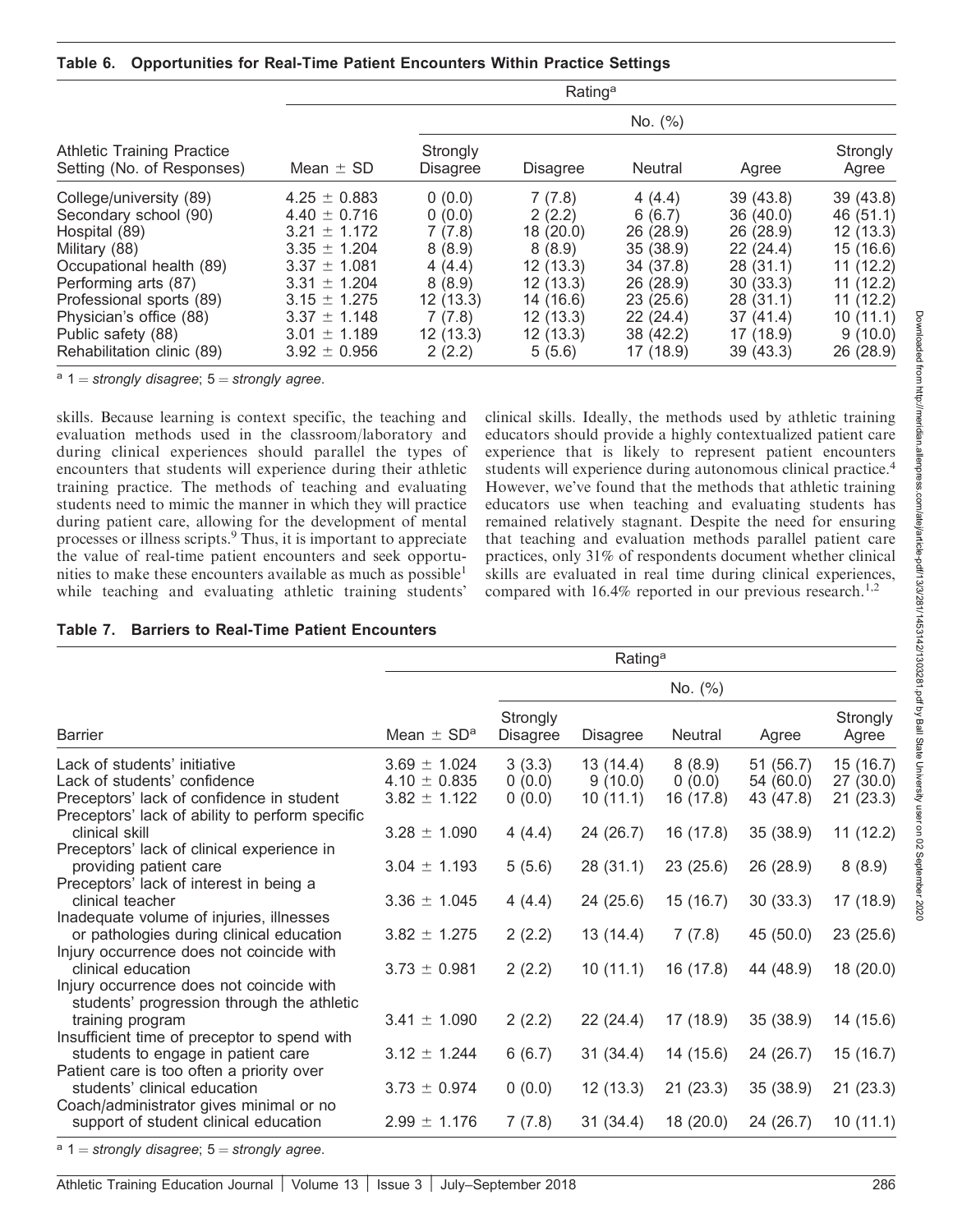We identified simulated patient encounters and standardized patients as alternative methods of teaching and evaluating students' clinical skills. One of the benefits of simulated and standardized patients is that students are allowed sufficient time to practice clinical skills without the pressure of busy clinical practice.<sup>15</sup> As found in previous research,<sup>1,2</sup> use of simulated patients continues to be the most predominant methods of teaching (94.4% classroom, 93% clinical experiences) and evaluating (93% classroom/laboratory, 80% clinical experiences) athletic training students' clinical skills. However, it should be noted that one pitfall of simulated patient encounters is that most are developed on the spot to meet the immediate needs of a student. Poorly designed and implemented simulated patient encounters often overlook or exclude higher-level cognitive skills (ie, critical thinking, decision making) and focus solely on psychomotor skills.<sup>1</sup> Simulated patient encounters do not allow for the opportunity to collect programmatic educational outcomes, as each simulation is different for each student. Despite their limitations, simulations will likely continue to be used until more reliable and valid methods are easily accessible in the classroom/laboratory setting and during clinical experiences.

Clinical evaluation of students is valued as a hallmark process for professional development.<sup>18</sup> Principles of adult learning support teaching and evaluation models where students are actively engaged in clinical learning by being encouraged to make decisions about patient care.<sup>3</sup> Most respondents use real-time patients for teaching (57% classroom/laboratory, 94% clinical experiences) and evaluating (61% classroom/ laboratory, 97% clinical experiences) athletic training students' clinical skills. Similarly, educators in medical education<sup>19</sup> use real-time patients for teaching, specifically for history-taking and communication skills. With real-time evaluations, students have ample opportunities to apply theory to clinical practice, including critical thinking and decision-making processes.<sup>18</sup> Interestingly, female respondents identified more use of real-time patient encounters for teaching clinical skills than male respondents in the classroom/laboratory. We deduce that women are more likely to reach out to practicing clinicians to facilitate actual patients coming into the classroom/laboratory setting. These real-time clinical evaluations (both in the classroom and during clinical experiences) are important to the development of students because they allow students to make clinical decisions based on the patient presented before them.<sup>1</sup>

Interestingly, respondents with less than 10 students enrolled in their program reported use of simulated encounters more than other respondents. We deduce that because of smaller numbers of students enrolled in each cohort, simulated patient encounters are easier to implement in the classroom/laboratory. In addition, respondents with more than 70 students enrolled in the professional program reported more opportunities for real-time patient encounters in the therapeutic intervention content area than other respondents. Although no literature exists to support this, we surmise that because of large numbers of students per cohort, faculty and preceptors are maximizing opportunities for students to engage in realtime patient encounters in the classroom/laboratory and during clinical experiences.

Standardized patients provide athletic training students an opportunity to complete patient encounters in a nonthreatening environment that allows for the direct application of knowledge and skill.<sup>20</sup> Standardized patients have long been valuable in the teaching and evaluation of health care students.<sup>13</sup> Medical education,<sup>15,21</sup> nursing,<sup>22</sup> and other health professions use standardized patients for teaching and evaluating clinical skills. Fewer respondents noted using standardized patients for teaching (27% classroom/laboratory, 18% clinical experiences) and evaluating (36% classroom/ laboratory, 17% clinical experiences) athletic training students' clinical skills, compared with  $56\%^2$  and  $47\%^{\dagger}$  who previously reported using standardized patients to evaluate clinical skill. We feel this drop-in numbers are a more accurate representation of their use than that in our previous study because of athletic training educators possessing a better understanding of standardized patients. At the time of our initial study, no research using standardized patients had been reported in the athletic training literature. Since our original work, there has been an increase in publications and presentations reporting educational outcomes related to using standardized patients in athletic training. Standardized patients are an exemplary teaching strategy because they offer students a transition from didactic learning to patientbased clinical learning without unnecessary concern or risk of causing harm to a patient.<sup>13</sup> Additionally, the authenticity and fidelity of standardized patient encounters allow students to interact with the patient in a manner similar to how they would interact with a real patient during clinical experiences.<sup>23</sup> These types of encounters should continue to be used for teaching and evaluation purposes because they have been shown to improve athletic training students' confidence, <sup>23,24</sup> self-reflection,<sup>24</sup> and psychosocial intervention and referral skills.<sup>25</sup>

#### Opportunities for Real-Time Patient Encounters in Clinical Practice

As found in our previous investigations,<sup>1,2</sup> our current respondents ranked the secondary school and college/university settings as providing the most opportunities for real-time clinical skill evaluation. This is important because clinicians need to hone their skills through training activities that are designed to maximize improvement in patient care.<sup>9</sup> We found that respondents from programs with the NAIA athletics affiliation reported more opportunities for real-time patient encounters outside the collegiate setting. Institutions within the NAIA athletics affiliation often have fewer sports programs offered on campus, as well as smaller numbers of preceptors. It is likely that these respondents seek out clinical education sites beyond collegiate athletics. Regardless of athletics affiliation, it is important that athletic training faculty and preceptors maximize opportunities during clinical experiences that allow students the opportunity to provide real-time patient care.

Traditional clinical experiences provide an inconsistent number and type of patient encounters. These experiences are not sufficient to teach students to perform psychomotor skills competently, even for relatively straightforward patient problems.<sup>26</sup> Researchers in pharmacy education<sup>27</sup> found that students developed competency of clinical skills with more exposure to patient encounters or repeated skill performance. Interestingly, the educational content areas of psychosocial intervention and referral, acute care of injury/illness, and clinical examination and diagnosis were ranked as having more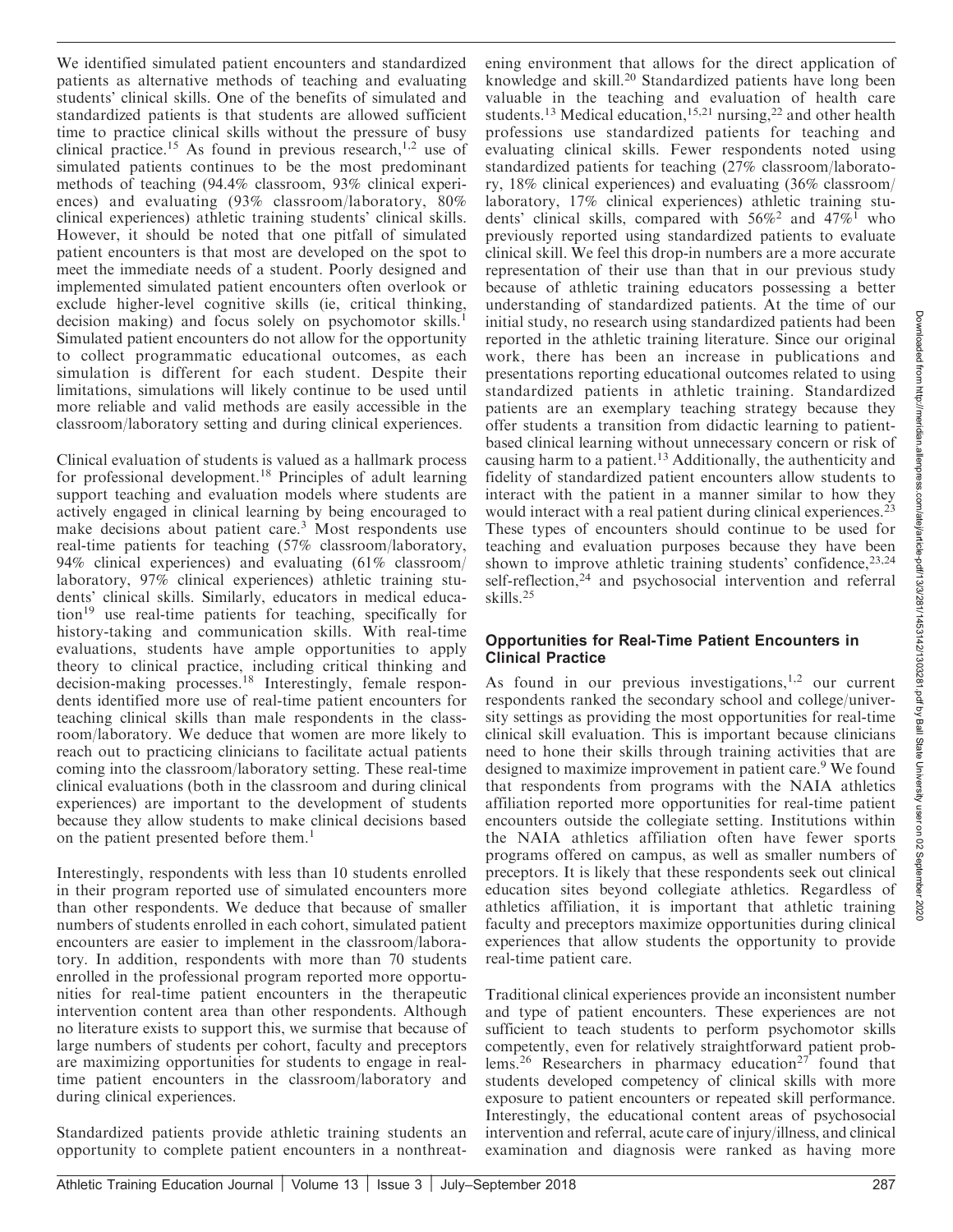opportunities for real-time patient encounters. We deduce that these educational content areas were ranked highly because they require a high degree of clinical reasoning and decision making. In medical education, clinical reasoning was best taught during the course of a clinical encounter or during the observation of a clinical encounter led by a student clinician.<sup>9</sup> Students need to be placed in clinical education settings that provide adequate opportunities for real-time patient encounters to teach and evaluate clinical skills. It is unclear how the addition of immersive clinical experiences where students are in clinical experiences full time will affect the opportunities for real-time evaluation. Like our previous study, this study was based on perception; future research is needed that documents numbers of real-time patient encounters as well as the volume and types of patient encounters students experience during clinical experiences in their various settings.

## Barriers to Real-Time Patient Encounters

In our investigation, we found that several barriers were more prominent at preventing real-time clinical skill evaluation during clinical education. A majority of respondents either agreed or strongly agreed that a student's lack of self-confidence  $(n=81)$  or the preceptor's lack of confidence in the student  $(n = 64)$  was a barrier to real-time clinical skill evaluation.With clinical decision making, confidence is often associated with knowledge; however, other factors can affect a student's level of confidence (eg, amount of training and expertise, time allocated to decision making, levels of self-confidence).28 What seems most evident in terms of student confidence is that when students have repeated exposure to a clinical experience, they have a greater potential for their confidence to improve.29 These barriers are important to note because opportunities may exist for students to demonstrate their skills on a patient, but confidence in the student's ability (from both the student and preceptor) could be a limiting factor in completing such an evaluation. Thus, it is important for students to be provided opportunities for real-time clinical skills evaluation, in the classroom laboratory setting and during clinical experiences.

Previously, we established inadequate volumes of injuries and conditions<sup>1,2</sup> as the most predominant barriers to evaluating athletic training students' skills in real time. Similarly, most respondents ( $n=68$ ) in the current investigation either agreed or strongly agreed that an inadequate volume of injuries, illnesses, or pathologies prevented real-time evaluation of clinical skills. We also found that, as in our original investigation, $<sup>2</sup>$  role strain of</sup> the preceptor continues today, preventing the real-time evaluation of clinical skills. Researchers in podiatry<sup>30</sup> reported role strain as a barrier to clinical education, including amount of preparation time, number of students supervised, and responsibility of evaluating students' learning. It is unclear how the addition of immersive clinical experiences, where students are in clinical experiences full time, will affect the barriers to real-time evaluation. As with our previous study, our results were based on perceptions of program directors; thus, it is imperative that future research explore the barriers to real-time encounters students experience during immersive clinical experiences, as these barriers could be different.

Respondents continue to report patient care as a priority over student clinical experiences. This is a dilemma, insofar as the preceptor's primary role is that of a health care provider, but students must be observed during clinical interactions and

provided adequate feedback throughout clinical experiences.3As patient care continues to take priority over students' clinical experiences, can program administrators ensure that students are being afforded appropriate opportunities to engage directly inpatient care? In our study, 35 respondents (38.9%) agreed and 21 respondents (23.3%) strongly agreed that patient care takes priority over student clinical experiences, which is lower than previously reported by preceptors<sup>1</sup> and program administrators.2Because patient care still exists as a barrier to real-time skill evaluation, faculty are encouraged to use simulated patient encounters, rather than mock evaluations. Students have reported that mock evaluations and role play are undesirable options because they lack authenticity.13

## Limitations and Future Research

The results of our investigation add to the knowledge base of athletic training education, shedding light on the methods educators use in the classroom/laboratory and during clinical experiences to teach and evaluate students' clinical skills. One limitation of the current investigation is our lower-thananticipated response rate. Despite our response rate being lower than rates in previous research (54%<sup>1</sup> and 59%<sup>2</sup>), we gained a sense that the methods used for evaluating clinical skills have not changed drastically within the last 10 years. The similar findings improve the external validity of our current investigation. Additionally, the responses are perceptions of program directors; preceptors or students could provide a more holistic view of methods used to teach and evaluate clinical skills.

Examining the methods educators use to teach clinical skills in the classroom/laboratory and during clinical experiences was not included in our original research.<sup>1,2</sup> When compared with our previous research, findings from the current investigation suggest that educators need to better usemore contemporary educational strategies, such as simulations and standardized patients, often used by other health care professions to teach and evaluate students' clinical skills as they continue to evolve to meet the demands of professional practice. With the transition of the professional degree from the bachelor's to master's level underway, athletic training faculty need to use teaching and evaluation methods that provide opportunities for students to engage with patients in a nonthreatening environment in a manner such as they would during patient care, with methods such as high-fidelity simulations and standardized patients. Previous research compared perceptions of program directors<sup>1</sup> and preceptors,<sup>2</sup> whereas our current research examines only program directors. It will be important in the future to add the perceptions of athletic training students regarding how teaching and evaluation methods impact their development. Future research also should examine how simulated and standardized patients are being used to teach and evaluate clinical skills in the classroom/laboratory and during clinical experiences. Additionally, future research should examine the nature of real-time patient encounters used in the classroom/laboratory and during clinical experiences for teaching and evaluating clinical skills.

# **CONCLUSIONS**

Undoubtedly, athletic training, as a profession, has evolved within recent years; however, the methods used to teach and evaluate athletic training students' clinical skills have remained consistent. After 10 years, athletic training students'